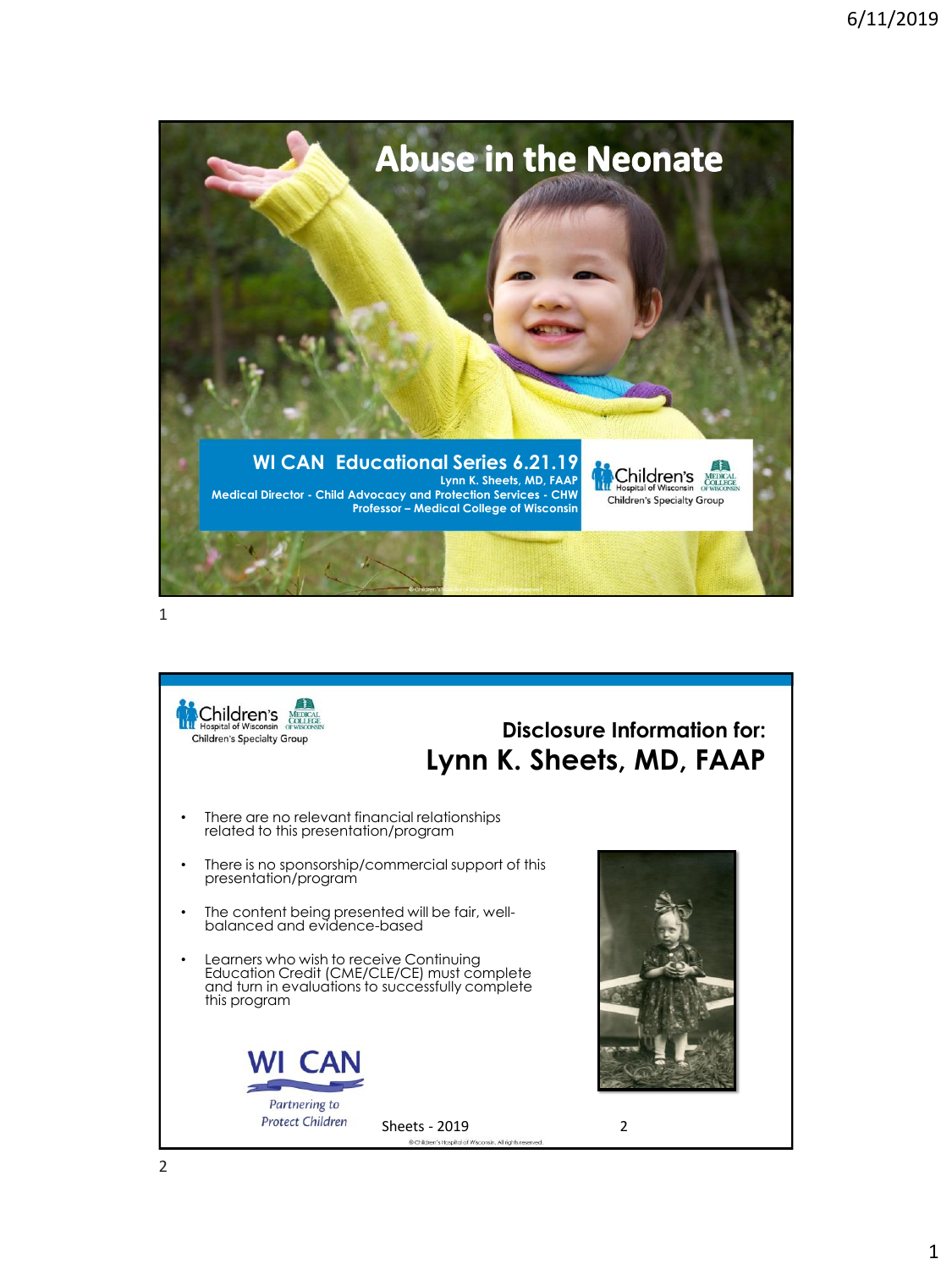|   | <b>Nonitaten's Account Speaker Biography - Dr. Sheets</b><br><b>Children's Specialty Group</b>                                                                                                                                                                                                                                                                                                                                                                                                                                                                                                                                                                                                                                                                                                                                                                                                                                                                                                                                                                                                                                                                                                                                                                                                                                                                                                                                                                                                                                                                                                                                                                                                                                                                                   |
|---|----------------------------------------------------------------------------------------------------------------------------------------------------------------------------------------------------------------------------------------------------------------------------------------------------------------------------------------------------------------------------------------------------------------------------------------------------------------------------------------------------------------------------------------------------------------------------------------------------------------------------------------------------------------------------------------------------------------------------------------------------------------------------------------------------------------------------------------------------------------------------------------------------------------------------------------------------------------------------------------------------------------------------------------------------------------------------------------------------------------------------------------------------------------------------------------------------------------------------------------------------------------------------------------------------------------------------------------------------------------------------------------------------------------------------------------------------------------------------------------------------------------------------------------------------------------------------------------------------------------------------------------------------------------------------------------------------------------------------------------------------------------------------------|
|   | Lynn K. Sheets, MD, FAAP is a Professor and Section Chief in the Department of Pediatrics<br>at the Medical College of Wisconsin (MCW) and Medical Director of Children's Hospital<br>Wisconsin's (CHW) Child Advocacy and Protection Services (CAPS). Her career began in<br>1988 as the medical director of the child abuse program at the University of Kansas<br>Medical Center where she co-founded the first Child Advocacy Center in Kansas and led<br>development of a joint nursing and medical student elective in family violence. Dr. Sheets<br>has led the CAPS program at CHW since 2006 and was instrumental in developing the<br>accredited child abuse pediatrics fellowship at MCW which was one of the first in the<br>nation. She is board certified in pediatrics and child abuse pediatrics. In addition to<br>providing clinical services, educating others and leading research, she is the Chair of the<br>Wisconsin Child Death Review Executive Council, and cofounded the Wisconsin Child<br>Abuse Network (WI CAN). Dr. Sheets served on the Wisconsin American Academy of<br>Pediatrics Board of Directors. In 2013, she received the prestigious Ray E. Helfer MD<br>Award from the National Alliance of Children's Trust and Prevention Funds and the<br>American Academy of Pediatrics. In 2014, the Legal Aid Society of Milwaukee awarded Dr.<br>Sheets the Equal Justice Medal for her work in advocating for poor and vulnerable<br>children and families. She has a strong commitment to the prevention of child<br>maltreatment and the development of trauma-informed approaches to improve child,<br>family, workforce and community resilience.<br>3<br><b>Sheets - 2019</b><br>Children's Hospital of Wisconsin. All rights reserved. |
| 3 |                                                                                                                                                                                                                                                                                                                                                                                                                                                                                                                                                                                                                                                                                                                                                                                                                                                                                                                                                                                                                                                                                                                                                                                                                                                                                                                                                                                                                                                                                                                                                                                                                                                                                                                                                                                  |

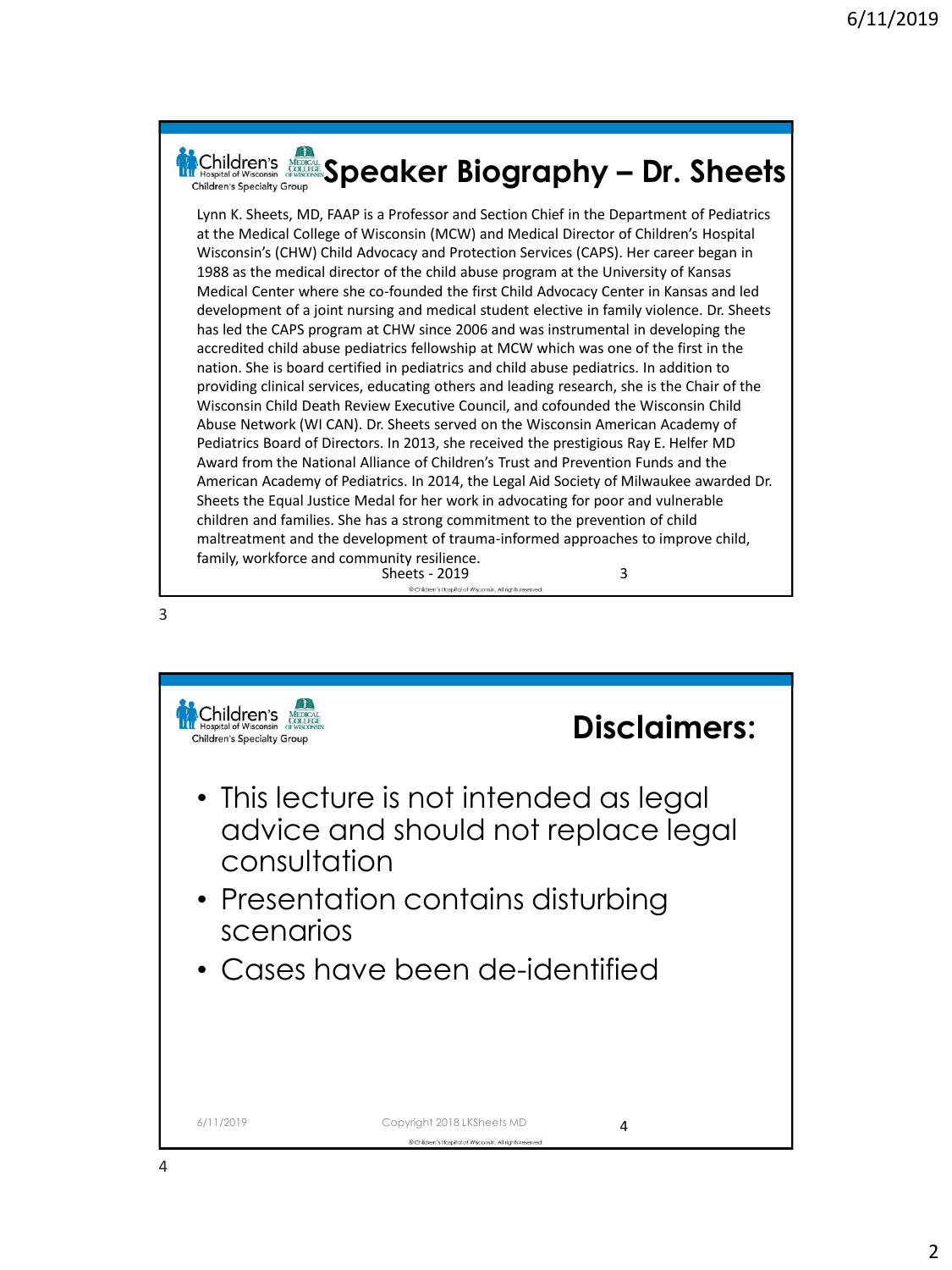

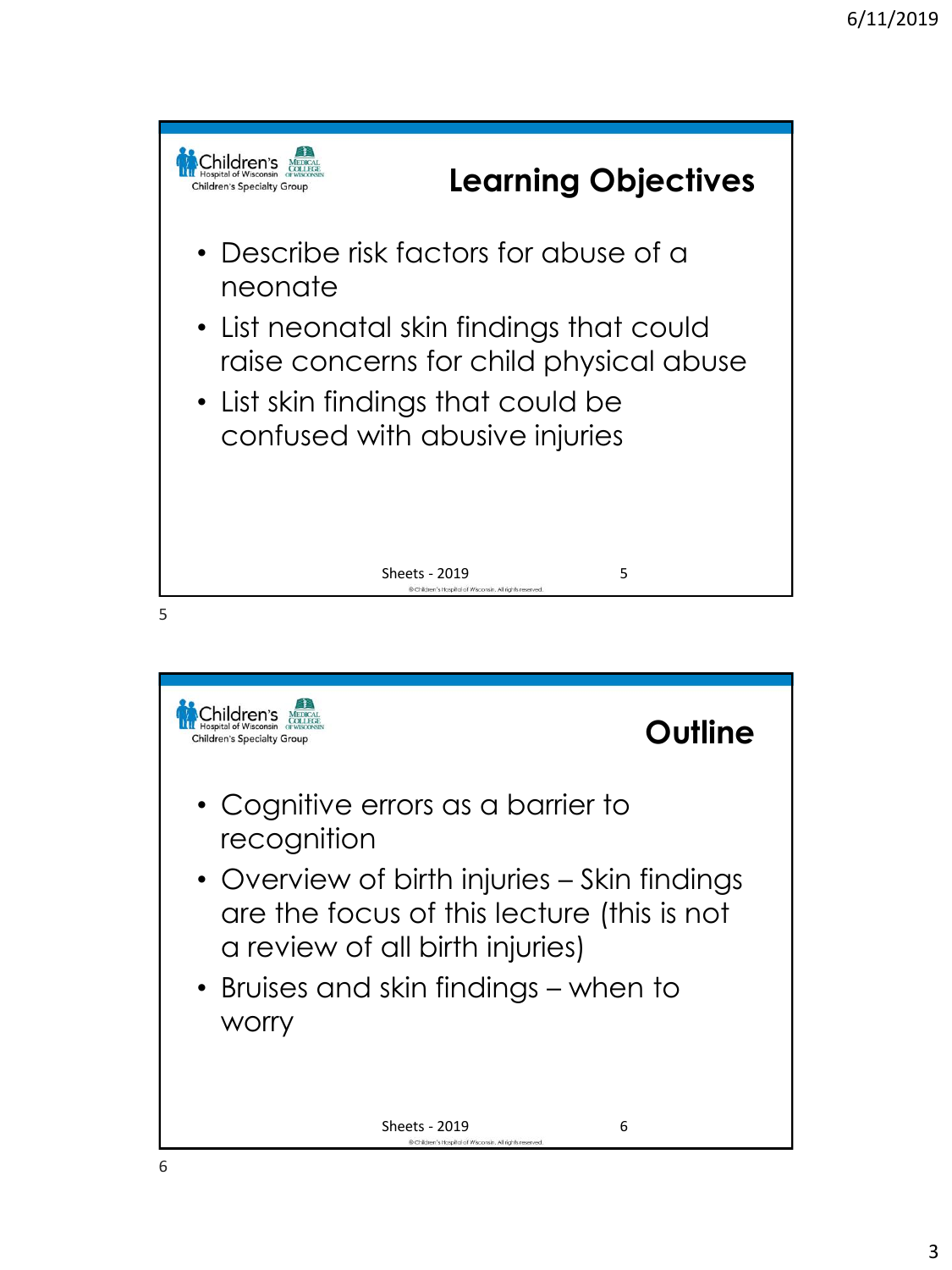

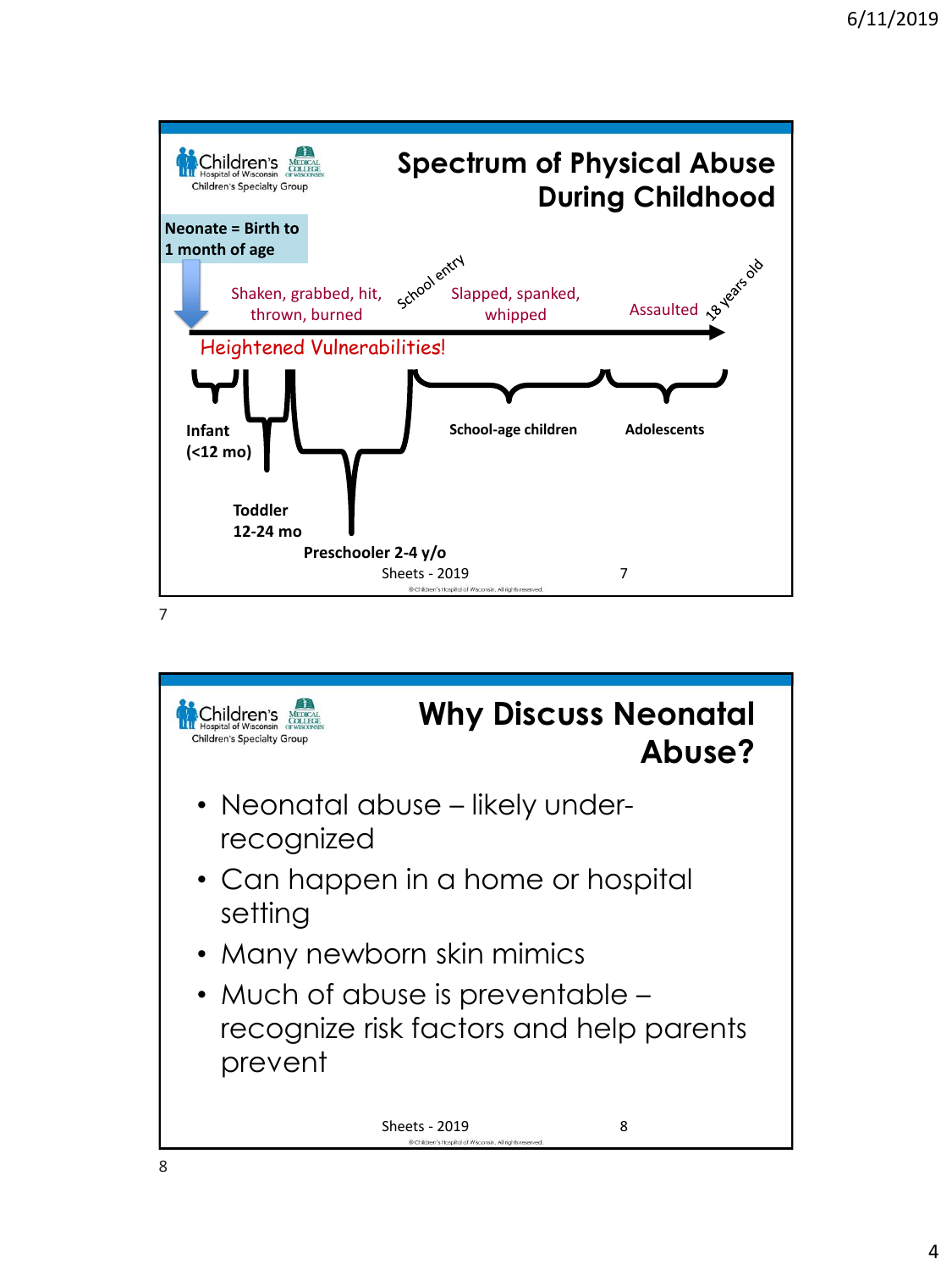

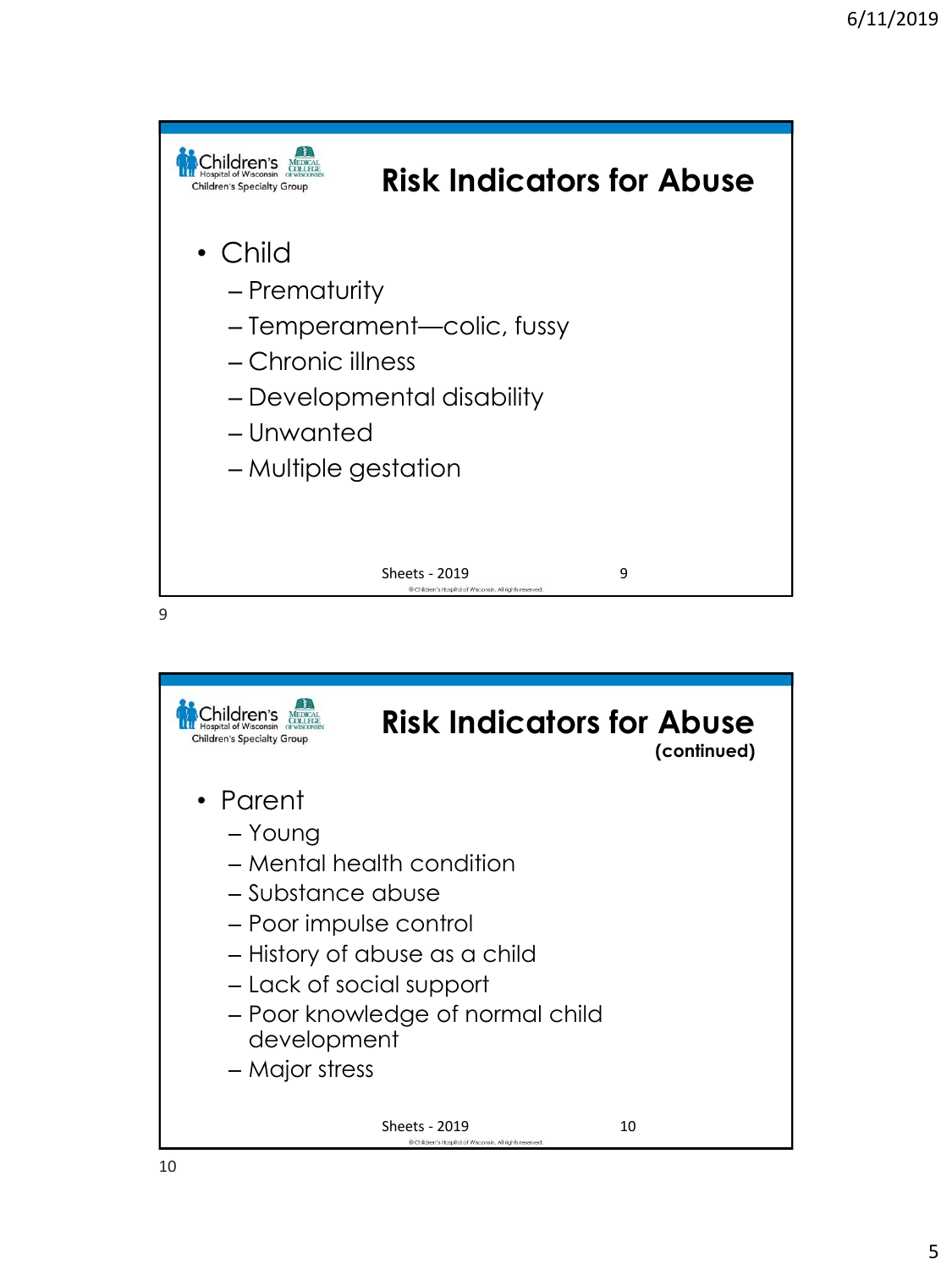

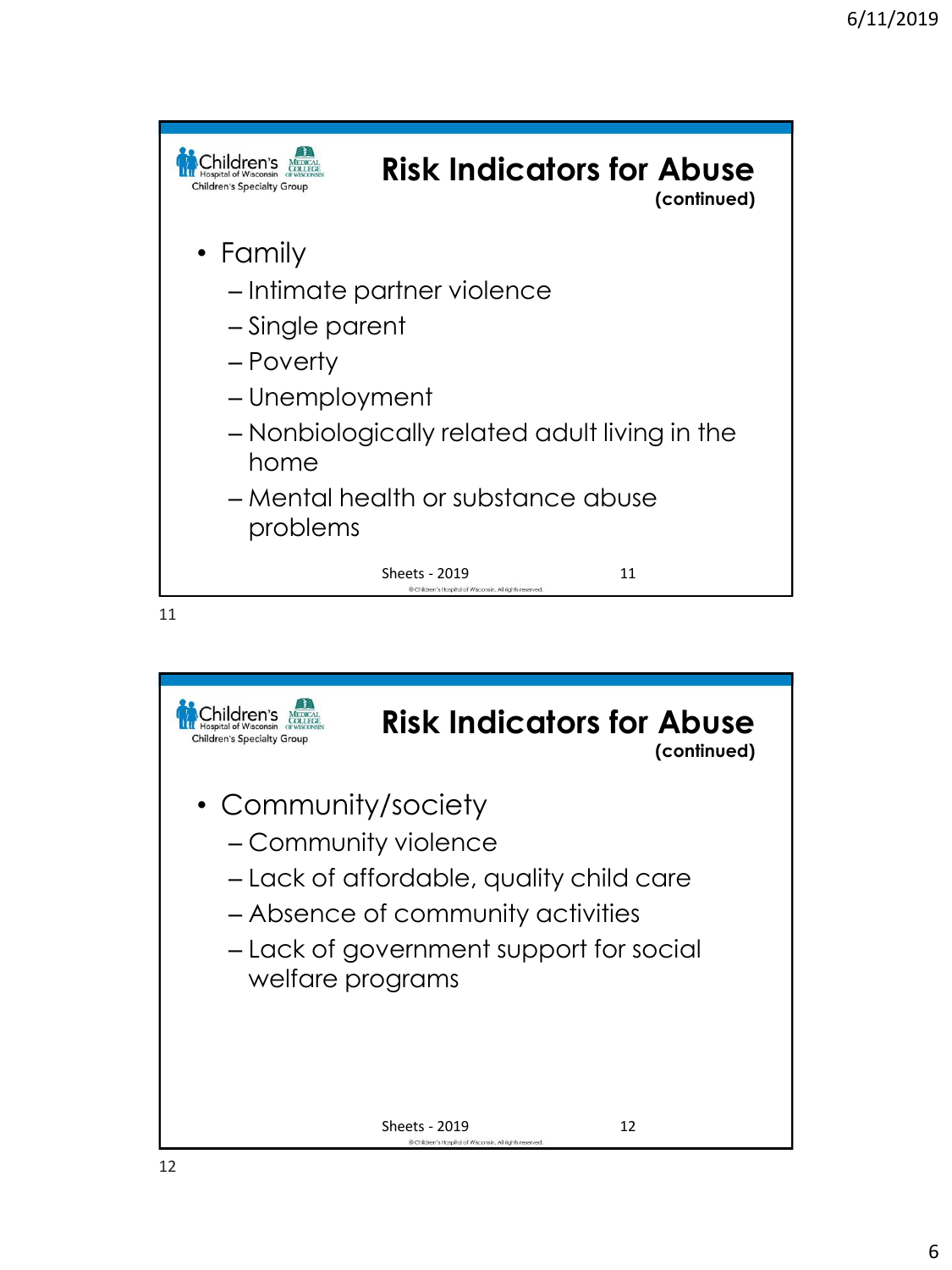

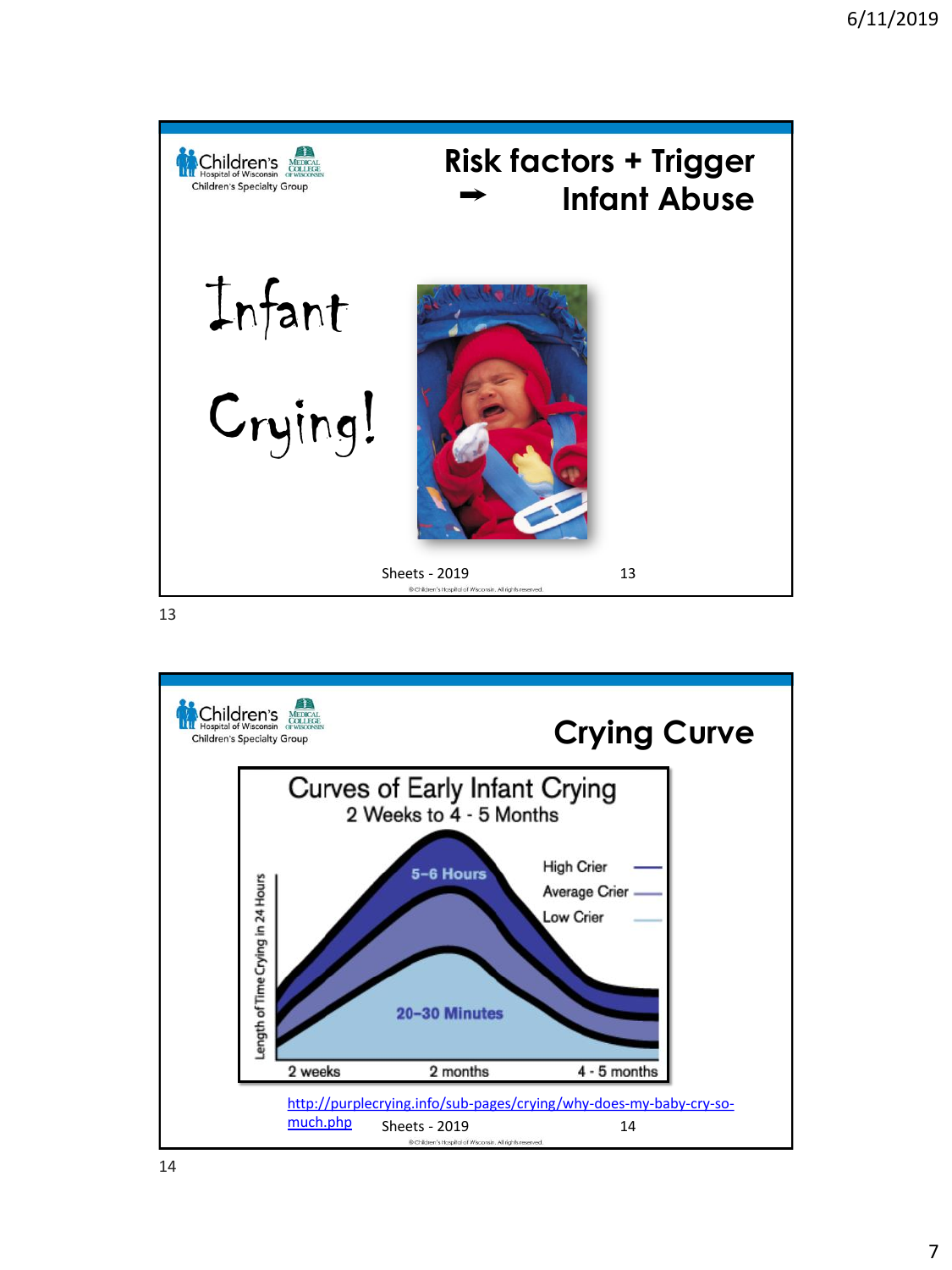

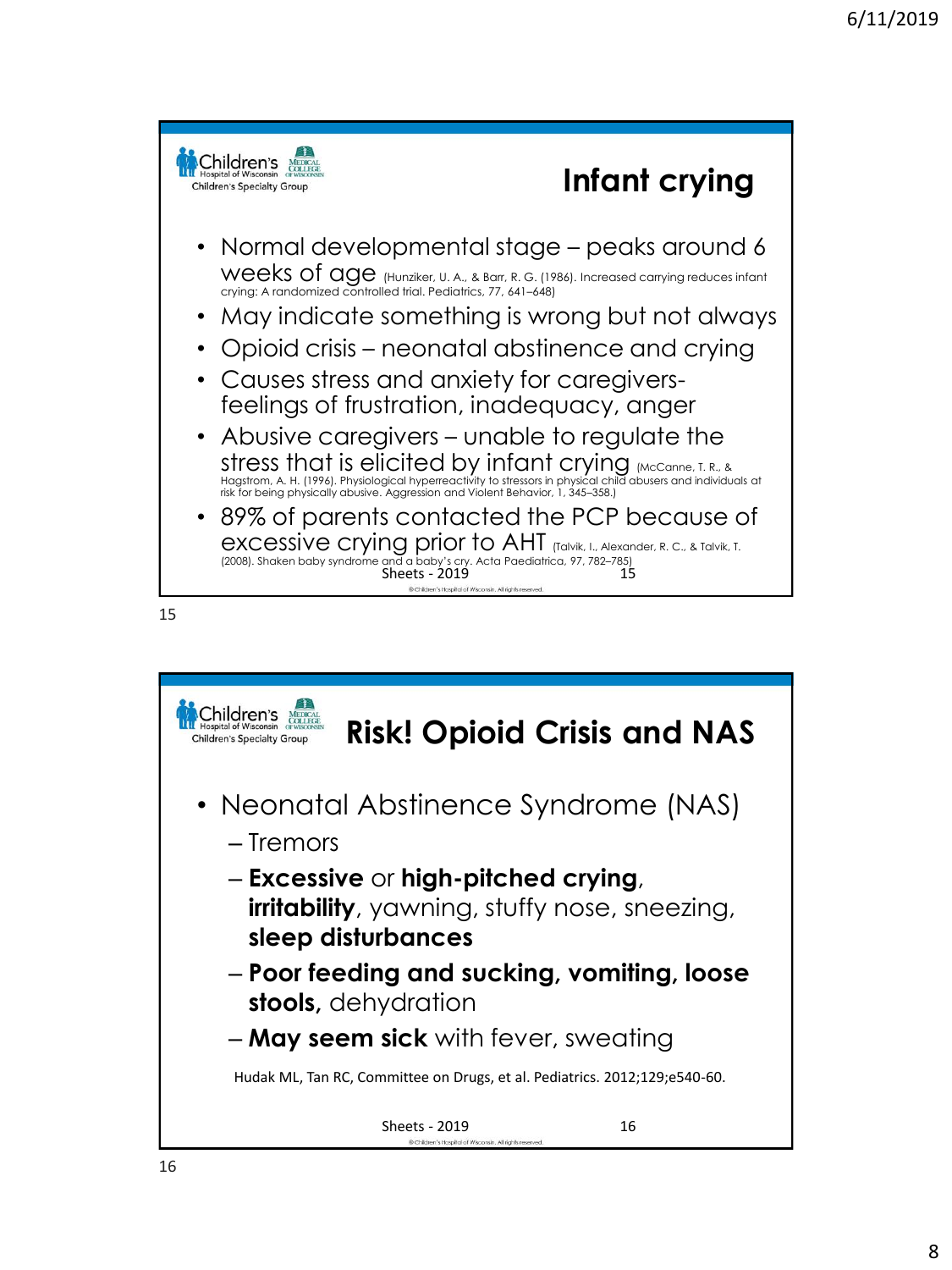

**"ABA" Bias – Anything But**  Children's MEDICAL Children's Specialty Group **Abuse** • Abuse should be considered in any injury of a child • *Pay attention* to the fleeting thought that injury is unexpected! • Consult a colleague to check your thinking • Consult a child abuse expert early if unsure • If suspicion for abuse or neglect, report! Sheets - 2019 18 @Children's Hospital of Wisconsin, All rights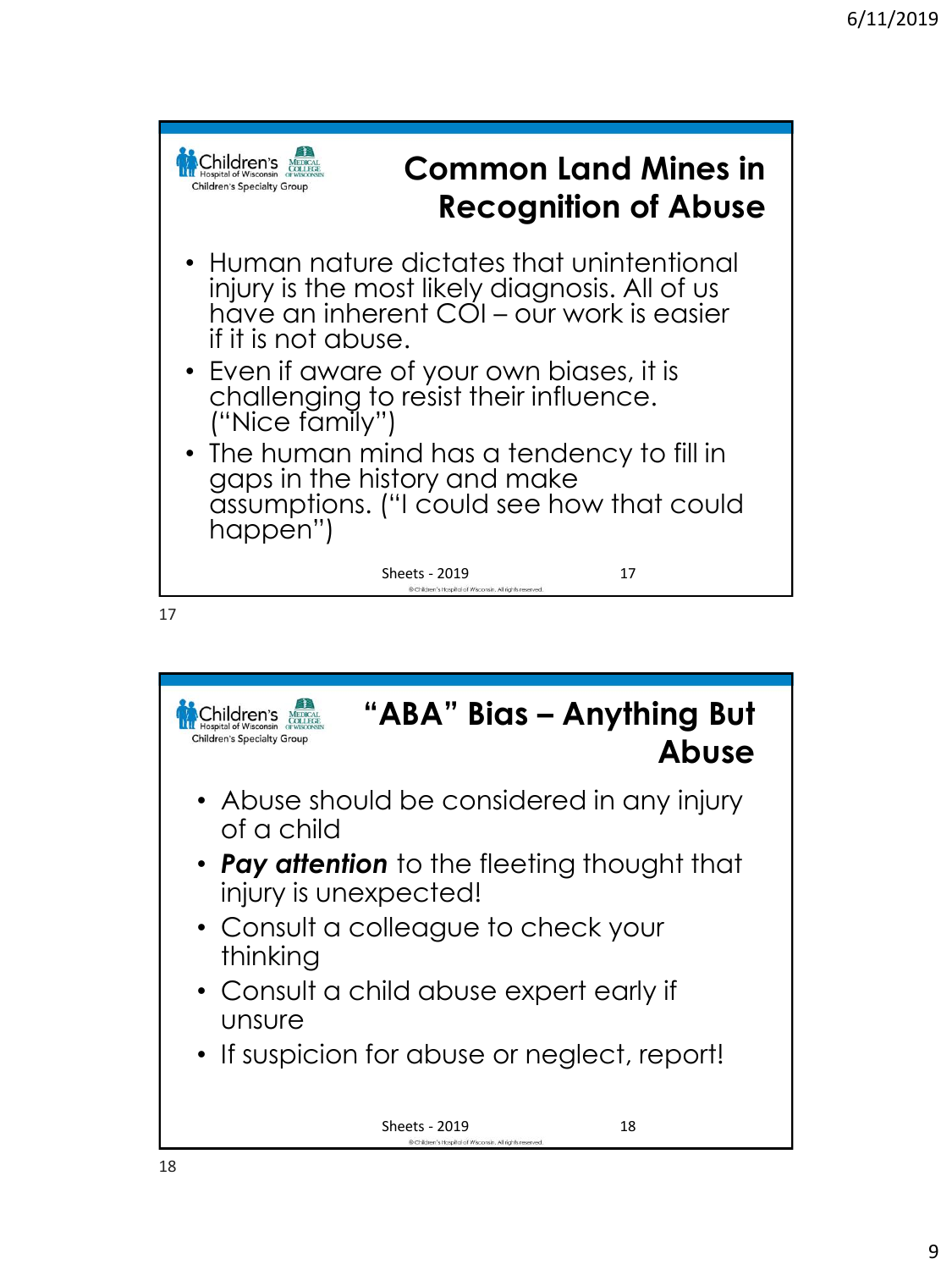

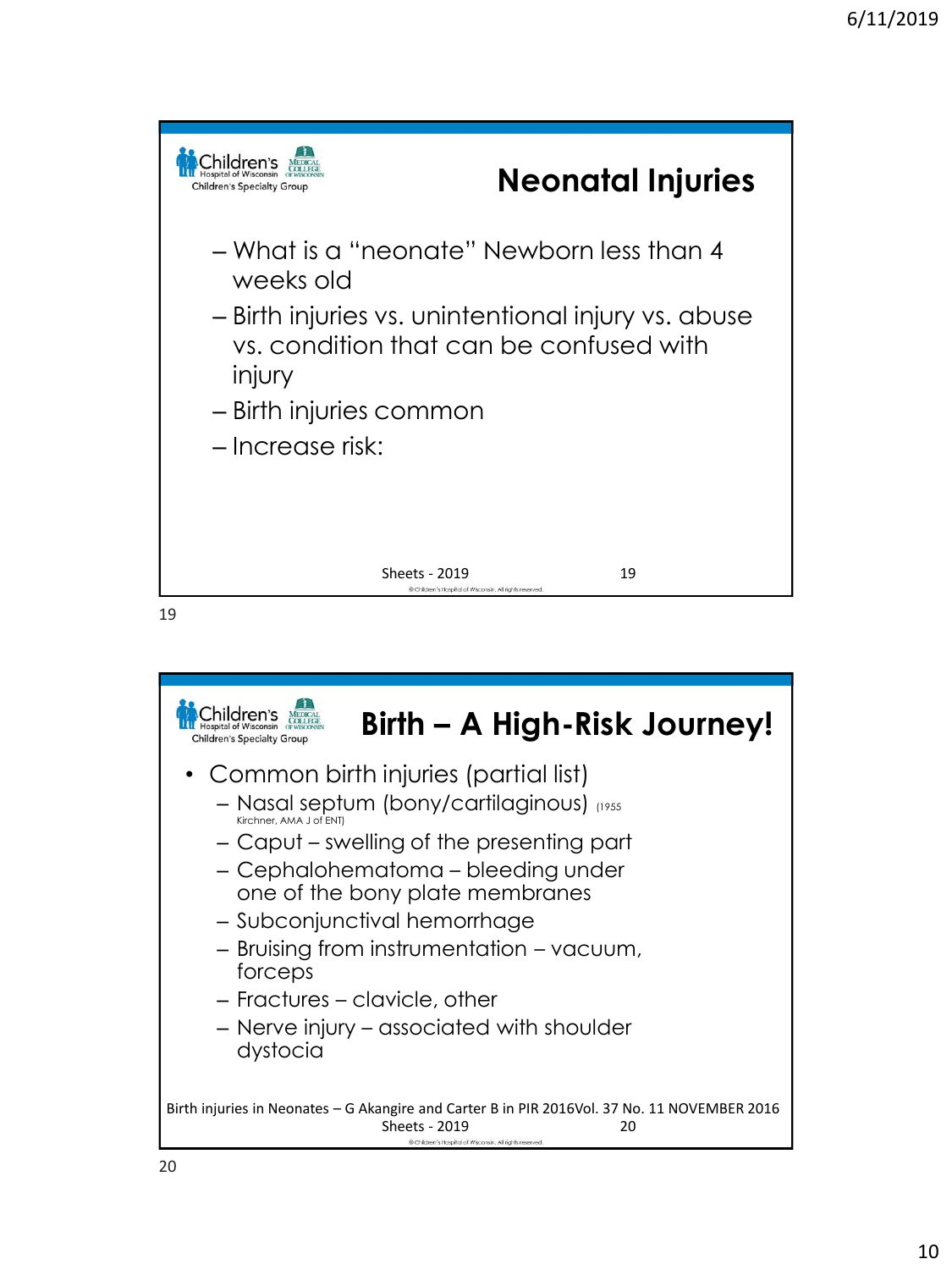

| <b>Children's Specialty Group</b>                            | <b>Birth Injuries</b>                                                                       |
|--------------------------------------------------------------|---------------------------------------------------------------------------------------------|
| TABLE 1. Risk Factors for Birth Trauma and Associated Injury |                                                                                             |
| <b>RISK FACTORS</b>                                          | <b>RELATED INJURIES</b>                                                                     |
| Forceps delivery                                             | Facial nerve injuries                                                                       |
| Vacuum extraction                                            | Depressed skull fracture, subgaleal hemorrhage                                              |
| Forceps/vacuum/forceps + vacuum                              | Cephalohematoma, intracranial hemorrhage, shoulder dystocia,<br>retinal hemorrhages         |
| Breech presentation                                          | Brachial plexus palsy, intracranial hemorrhage, gluteal lacerations,<br>long bone fractures |
| Macrosomia                                                   | Shoulder dystocia, clavicle and rib fractures, cephalohematoma,<br>caput succedaneum        |
| Abnormal presentation (face, brow, transverse, compound)     | Excessive bruising, retinal hemorrhage, lacerations                                         |
| Prematurity                                                  | Bruising, intracranial and extracranial hemorrhage                                          |
| Precipitous delivery                                         | Bruising, intracranial and extracranial hemorrhage, retinal hemorrhage                      |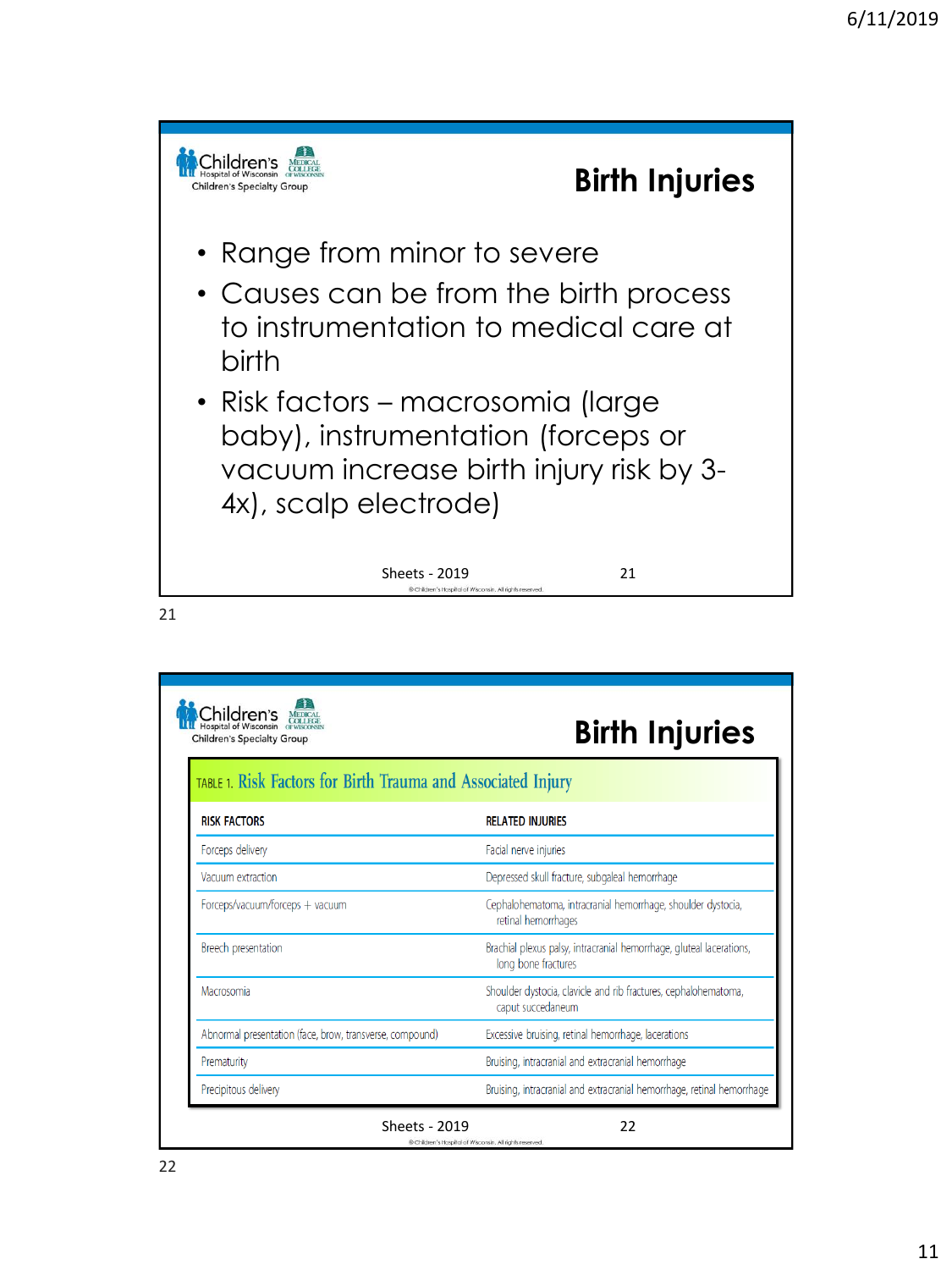

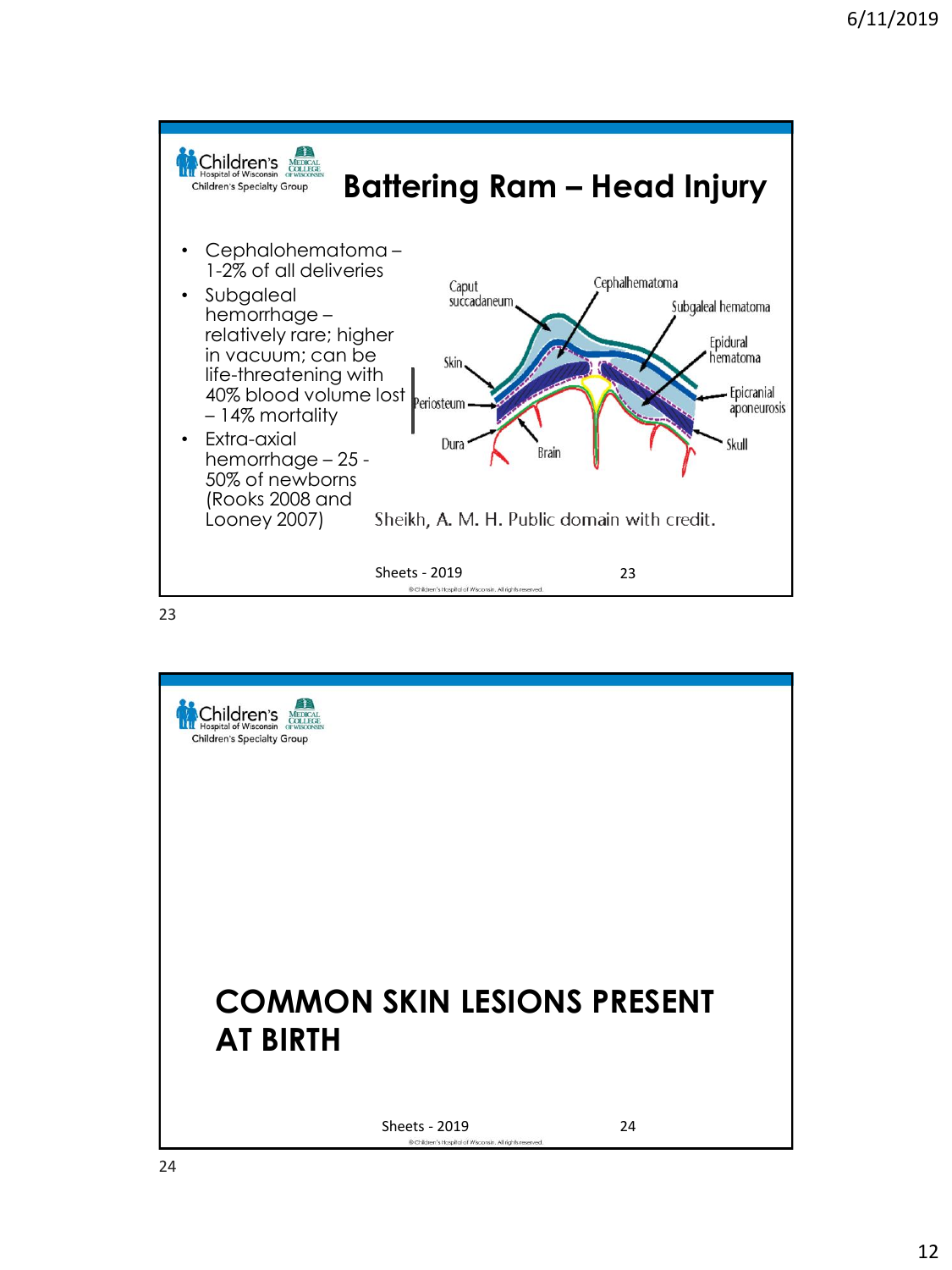

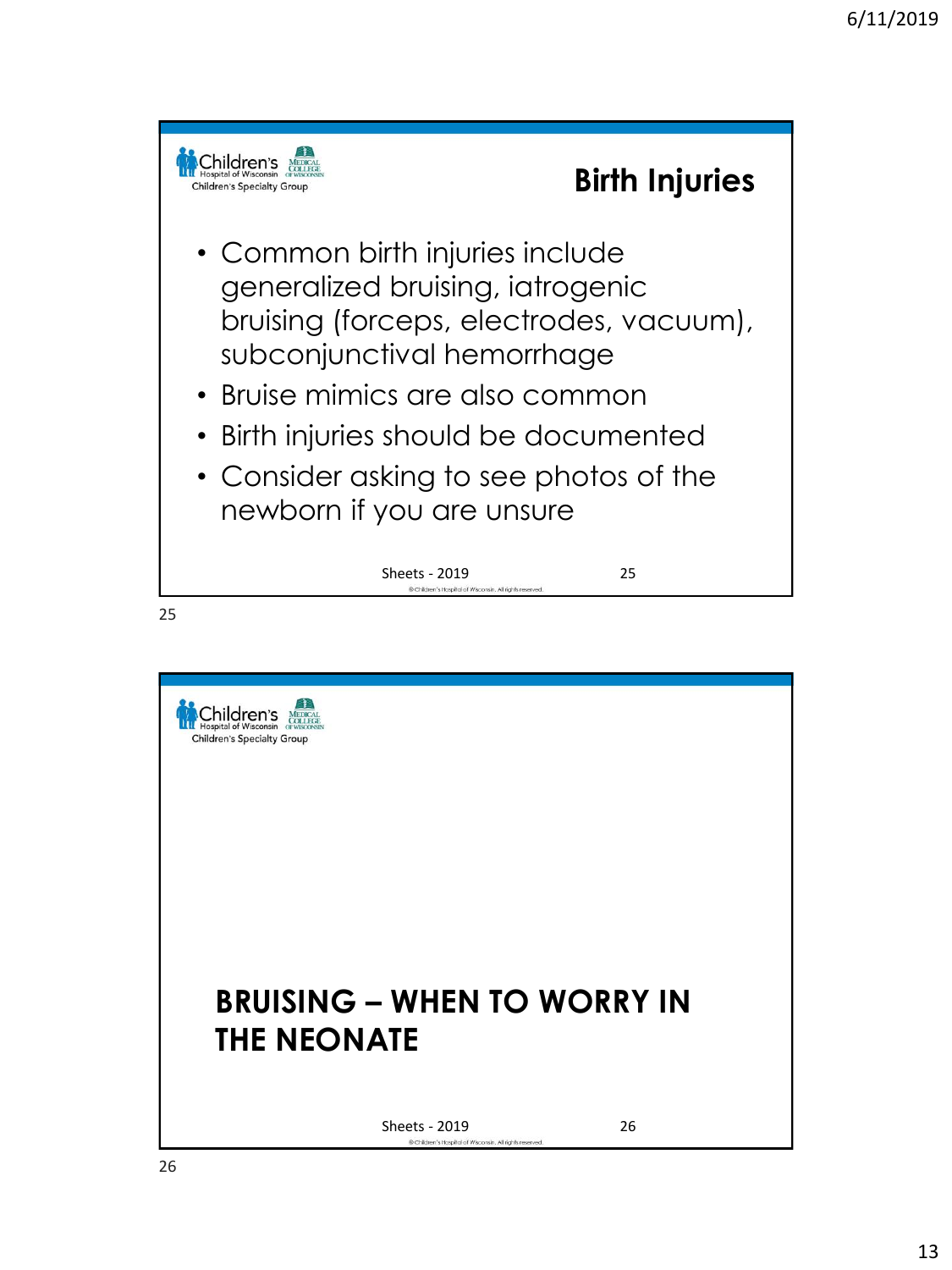

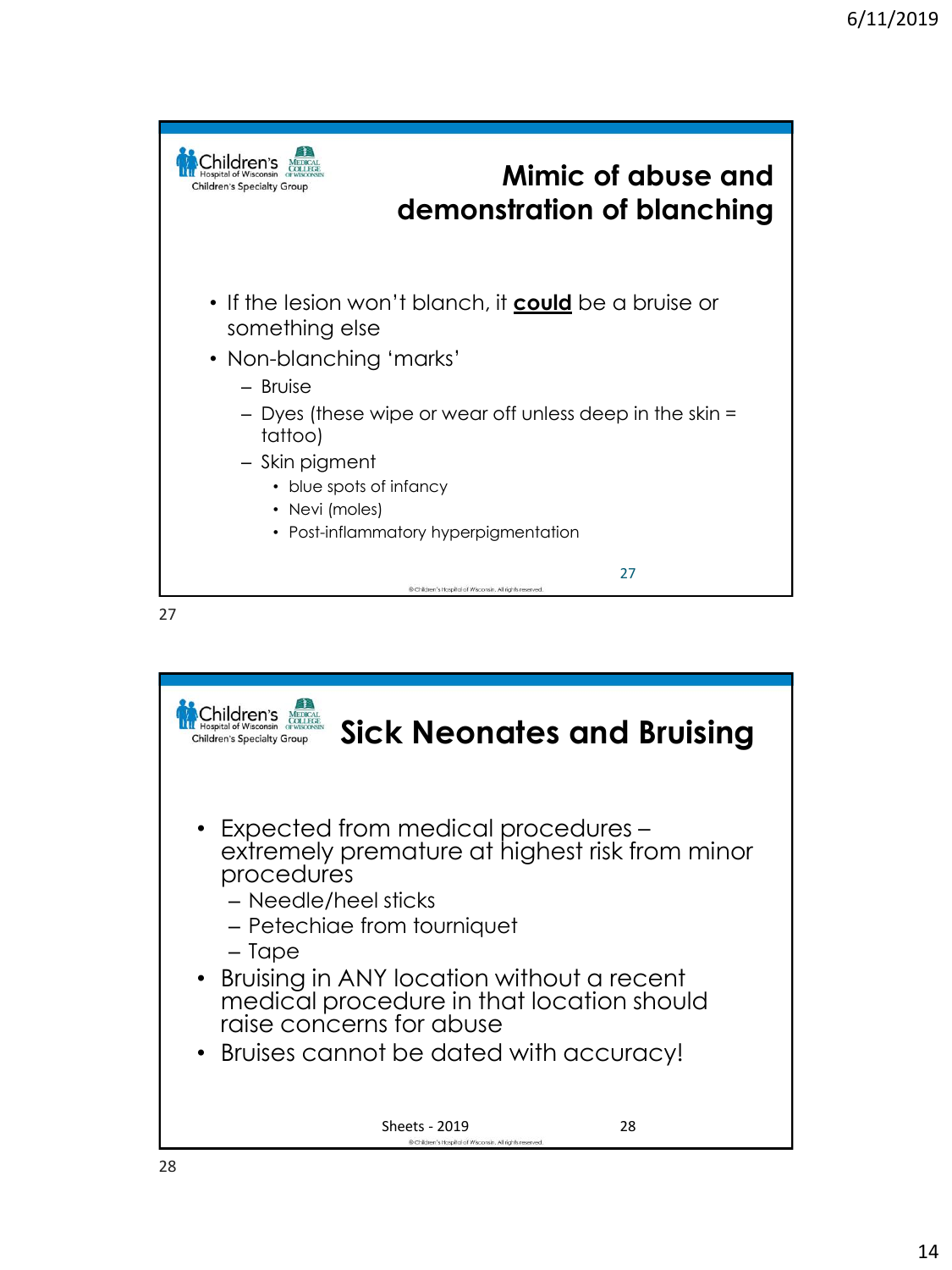

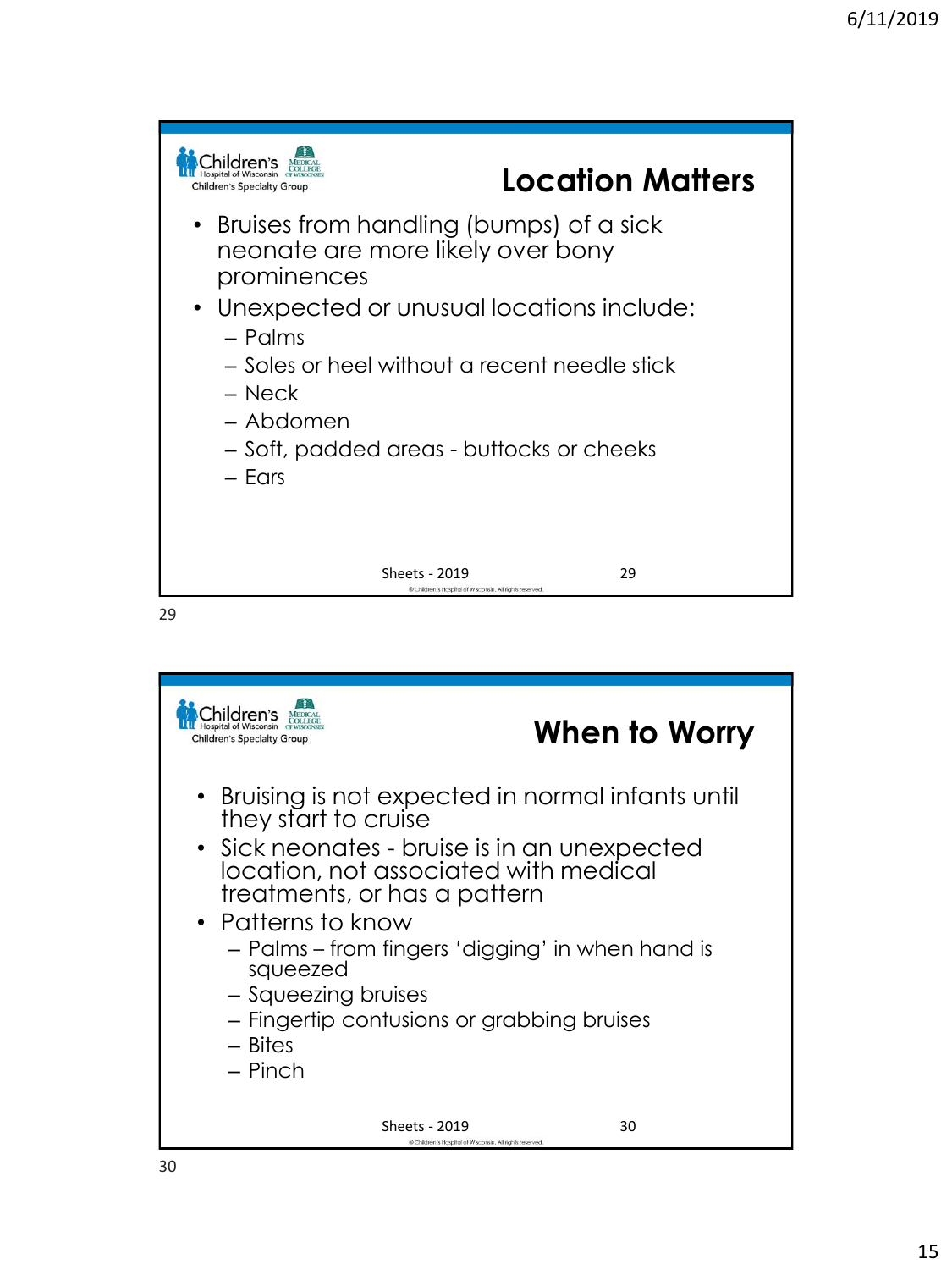



• Sentinel injuries are unexpected, poorly explained, minor injury in a precruising or young infant concerning for physical abuse

– Bruise

- Intra-oral injury such as a frena injury
- Subconjunctival hemorrhages
- Injuries other than abrasions are rare in pre-cruising, non-abused infants
- Often precede more serious abuse

Sheets - 2019 32<br>
SChilden's Hospital of Wisconsin. All rights reserved.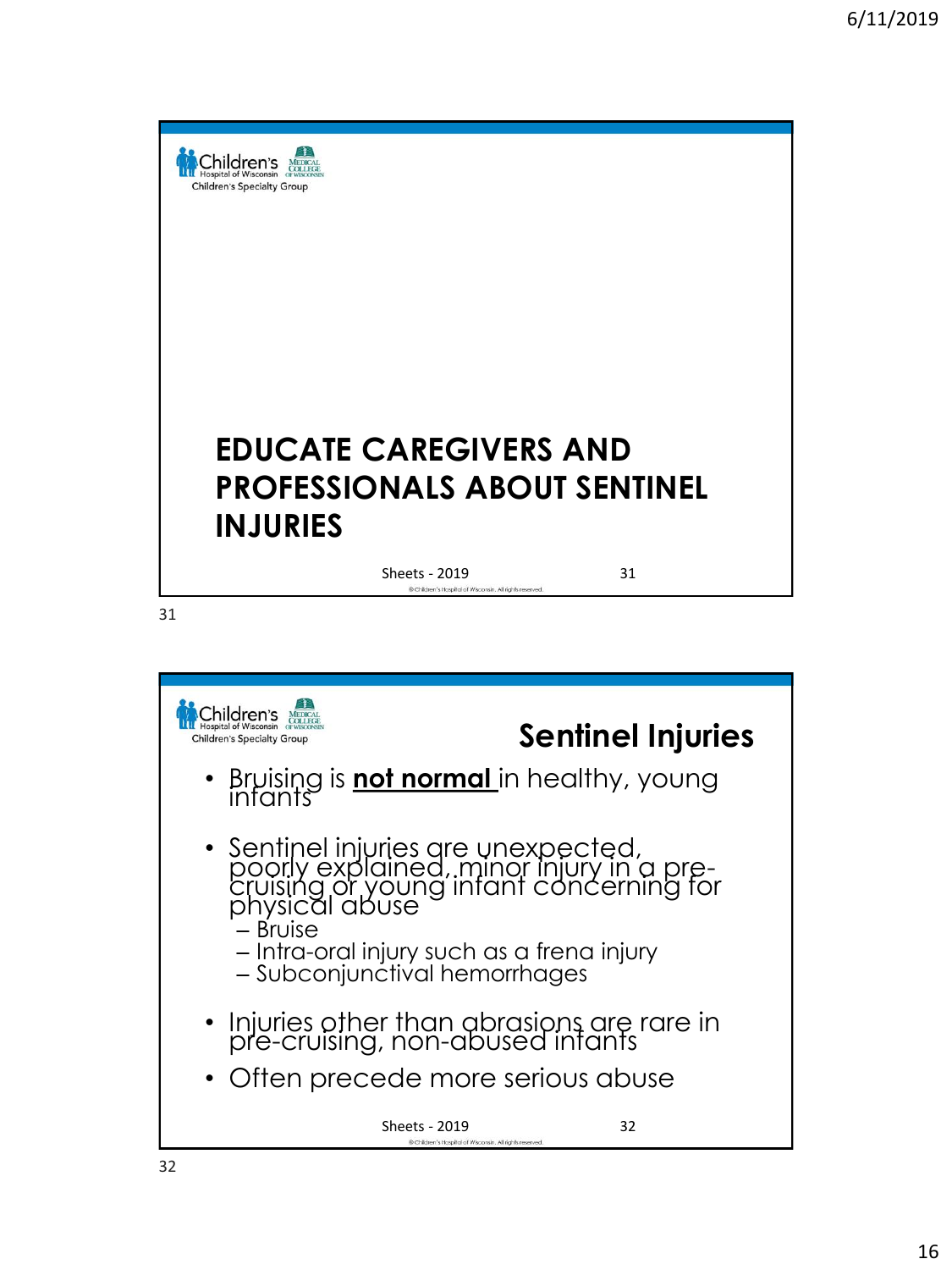

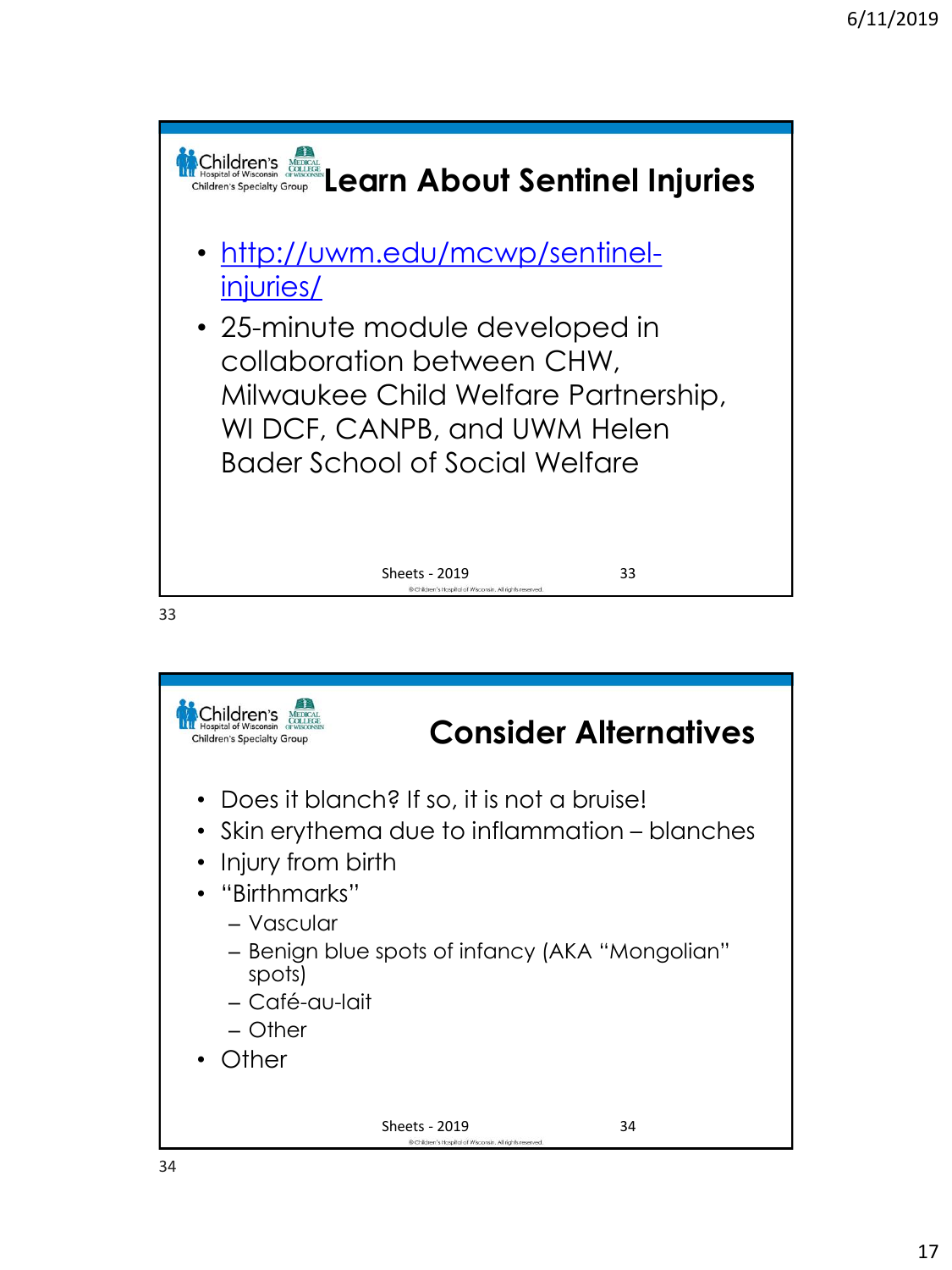